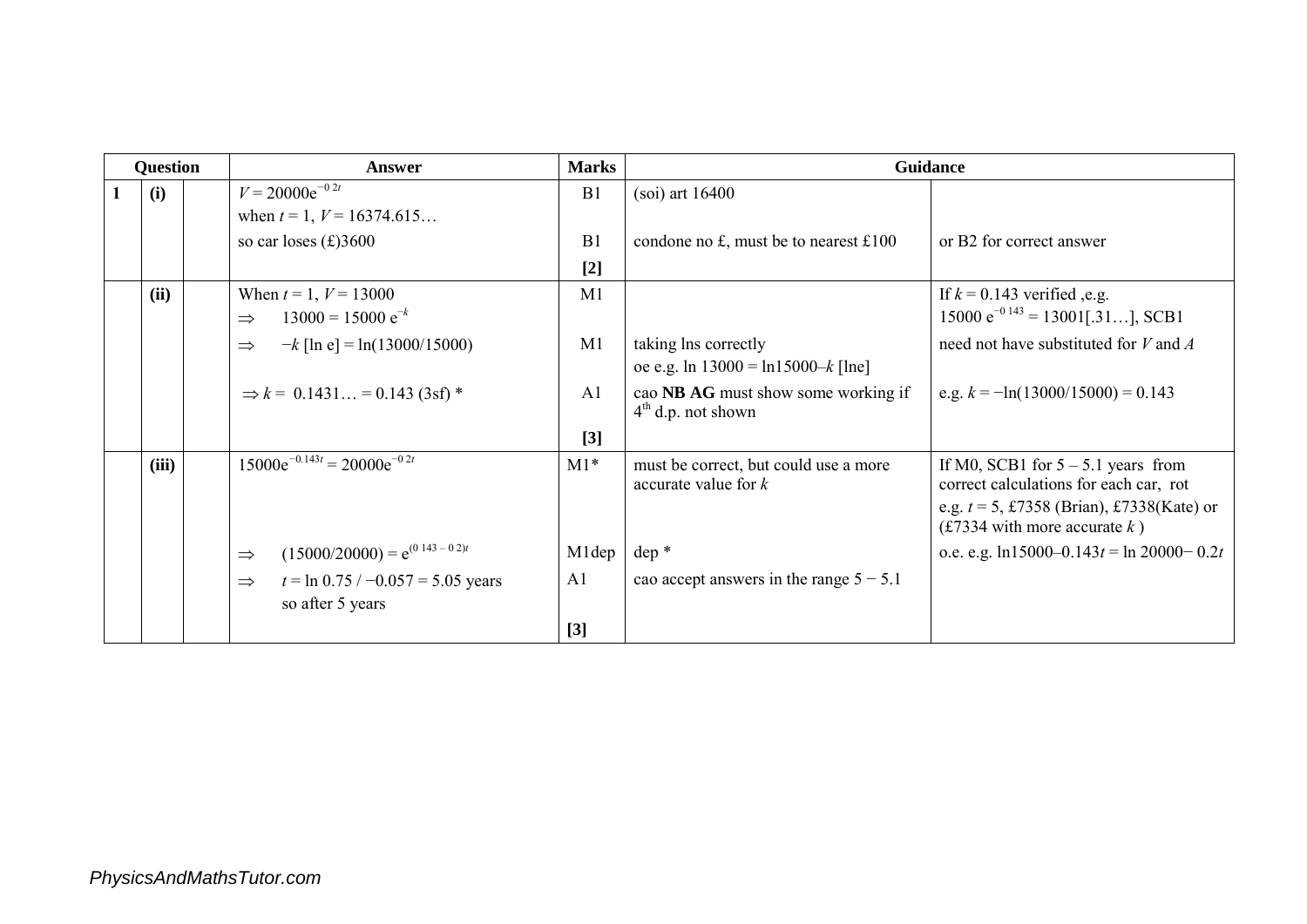|                | Question |  | <b>Answer</b>                                                |                | <b>Marks</b><br><b>Guidance</b>                      |                                        |  |
|----------------|----------|--|--------------------------------------------------------------|----------------|------------------------------------------------------|----------------------------------------|--|
| 2 <sup>1</sup> | (i)      |  | $\theta = a - be^{-kt}$                                      |                |                                                      |                                        |  |
|                |          |  | When $t = 0$ , $\theta = 15 \Rightarrow 15 = a - b$          | M1             | $1 = a - b$                                          | must have $e^0 = 1$                    |  |
|                |          |  | When $t = \infty$ , $\theta = 100 \Rightarrow 100 = a$       | B1             | $a = 100$                                            |                                        |  |
|                |          |  | $\Rightarrow b = 85$                                         | Alcao          | $b = 85$                                             |                                        |  |
|                |          |  | When $t = 1$ , $\theta = 30 \Rightarrow 30 = 100 - 85e^{-k}$ | M1             | $3 = a - b e^{-k}$                                   | (need not substitute for $a$ and $b$ ) |  |
|                |          |  | $e^{-k} = 70/85$<br>$\Rightarrow$                            |                |                                                      |                                        |  |
|                |          |  | $-k = \ln (70/85) = -0.194(156)$<br>$\Rightarrow$            | M1             | Re-arranging and taking lns                          | allow $-k = \ln[(a-30)/b]$ ft on a, b  |  |
|                |          |  | $k = 0.194$<br>$\Rightarrow$                                 | A <sub>1</sub> | 0.19 or better, or $-\ln(70/85)$<br><sub>oe</sub>    | mark final ans                         |  |
|                |          |  |                                                              | [6]            |                                                      |                                        |  |
|                | (ii)     |  | $80 = 100 - 85 e^{-0.194t}$                                  | M1             | ft their values for a, b and k                       | but must substitute values             |  |
|                |          |  | $e^{-0.194t} = 20/85$<br>$\Rightarrow$                       |                |                                                      |                                        |  |
|                |          |  | $t = -\ln(4/17) / 0.194 = 7.45$ (min)<br>$\Rightarrow$       | A <sub>1</sub> | art $7.5$ or $7 \text{ min } 30 \text{ s}$ or better |                                        |  |
|                |          |  |                                                              | $[2]$          |                                                      |                                        |  |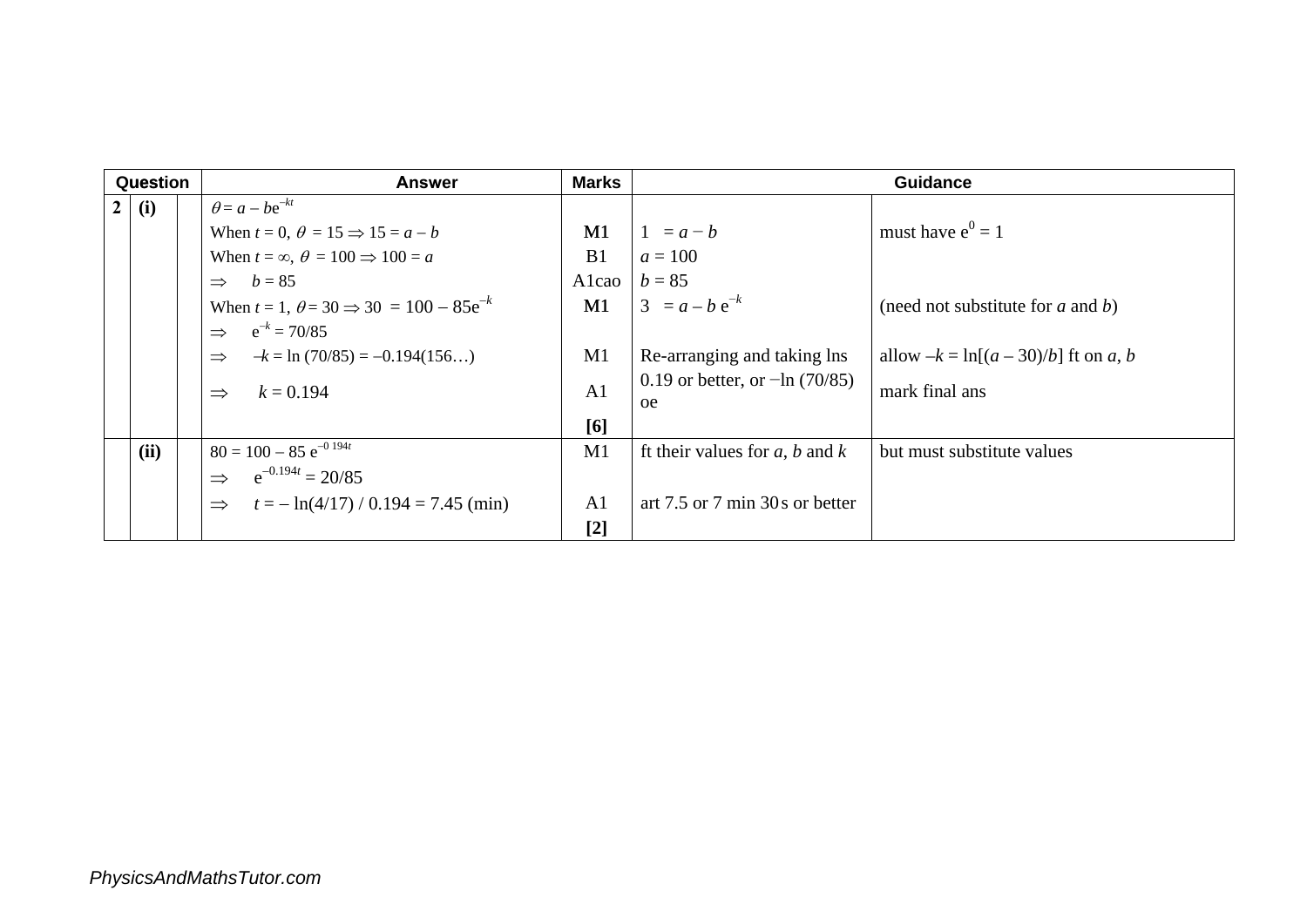| (i)  | When $t = 2$ , $r = 20(1 - e^{-0.4}) = 6.59$ m | M <sub>1</sub> A <sub>1</sub> | 6.6 or art 6.59                              |                                                            |
|------|------------------------------------------------|-------------------------------|----------------------------------------------|------------------------------------------------------------|
|      | $dr/dt = -20 \times (-0.2e^{-0.2t})$           | M1                            | $-0.2e^{-0.2t}$ soi                          |                                                            |
|      | $=4e^{-0.2t}$                                  |                               |                                              |                                                            |
|      | When $t = 2$ , $dr/dt = 2.68$                  | A1                            | 2.7 or art 2.68 or $4e^{-0.4}$               | mark final answer                                          |
|      |                                                | $[4]$                         |                                              |                                                            |
| (ii) | $A = \pi r^2$                                  | M <sub>1</sub>                | attempt to differentiate $\pi r^2$           | or differentiating $400\pi(1-e^{-0.2t})^2$ M1              |
|      | $dA/dr = 2\pi r (= 41.428)$<br>$\Rightarrow$   | A <sub>1</sub>                | $dA/dr = 2\pi r$ (not $dA/dt$ , $dr/dA$ etc) | $dA/dt = 400\pi.2(1 - e^{-0.2t}) \cdot (-0.2e^{-0.2t})$ A1 |
|      | $dA/dt = (dA/dr) \times (dr/dt)$               | M <sub>1</sub>                | (o.e.) chain rule expressed in               | substitute $t = 2$ into correct $dA/dt$ M1                 |
|      | $= 41.428 \times 2.68$                         |                               | terms of their $A$ , $r$ or implied          | (Could use another letter for $A$ )                        |
|      | $= 111 \text{ m}^2/\text{hr}$                  | A1                            | 110 or art 111                               |                                                            |
|      |                                                | $[4]$                         |                                              |                                                            |

| $\overline{\mathbf{4}}$ | $\left(1\right)$ | When $t = 0$ , $P = 7 - 2 = 5$ , so 5 (million)<br>In the long term $e^{-kt} \rightarrow 0$<br>So long-term population is 7 (million)                                                                                        | B <sub>1</sub><br>M1<br>A <sub>1</sub><br>$[3]$ | allow substituting a large number for $t$ (for<br>both marks)                                                                                                                                | allow 7 unsupported                                                                                                                                                                 |
|-------------------------|------------------|------------------------------------------------------------------------------------------------------------------------------------------------------------------------------------------------------------------------------|-------------------------------------------------|----------------------------------------------------------------------------------------------------------------------------------------------------------------------------------------------|-------------------------------------------------------------------------------------------------------------------------------------------------------------------------------------|
|                         | (ii)             | $P = 7 - 2e^{-kt}$<br>When $t = 1$ , $P = 5.5$<br>$5.5 = 7 - 2e^{-k}$<br>$\Rightarrow$<br>$e^{-k} = (7 - 5.5)/2 = 0.75$<br>$\Rightarrow$<br>$-k = ln((7 – 5.5)/2)$<br>$\Rightarrow$<br>$k = 0.288$ (3 s.f.)<br>$\Rightarrow$ | M1<br>M1<br>A <sub>1</sub><br>[3]               | re-arranging and anti-logging $-$ allow 1 slip<br>(e.g. arith of $7-5.5$ , or k for $-k$ )<br>or $\ln 2 - k = \ln 1.5$ o.e.<br>0.3 or better<br>allow $\ln(4/3)$ or $-\ln(3/4)$ if final ans | but penalise negative lns,<br>e.g. $ln(-1.5) = ln(-2) - k$<br>rounding from a correct value of<br>$k = 0.2876820725$ , penalise<br>truncation, and incorrect work with<br>negatives |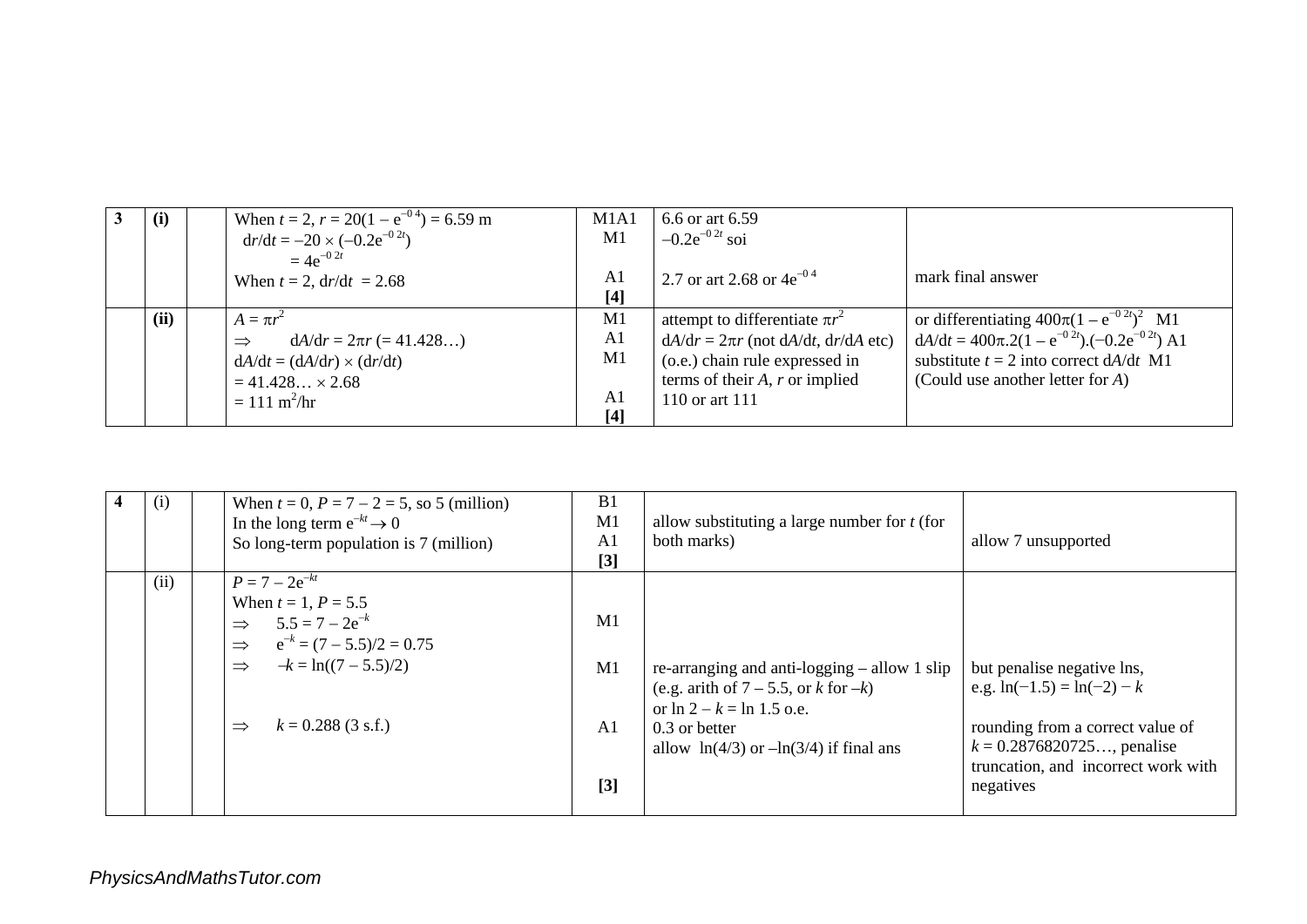| $A = \pi$<br>$r^2 \implies$ When $r = 2$ , $dA/dr = 4\pi$ , $dA/dt = 1$<br>$dA/dr = dA \ dA \ dr$<br>$dt = dr^{\dagger} dt$<br>$2\pi r$<br>$1 = 4\pi \frac{dr}{dt}$<br>$\Rightarrow$<br>$dr/dt = 1/4\pi = 0.0796$ (mm/s)<br>$\Rightarrow$ | M1A1<br>A1<br>M1<br>A1<br>$[5]$ | $2\pi r$<br>soi (at any stage)<br>chain rule (o.e)<br>cao: 0.08 or better condone truncation | M1A0 if incorrect notation, e.g. $dy/dx$ , $dr/dA$ , if seen. 2r is M1A0<br>must be $dA/dr$ (soi) and $dA/dt$<br>any correct form stated with relevant variables, e.g.<br>$\frac{dr}{dt} = \frac{dr}{dt} \frac{dA}{dt}$ , $\frac{dr}{dt} = \frac{dr}{dt} \frac{dt}{dt}$ etc.<br>$dt$ $dA' dA$<br>$dt$ d <i>A</i> d <i>t</i><br>allow $1/4\pi$ but mark final answer |
|-------------------------------------------------------------------------------------------------------------------------------------------------------------------------------------------------------------------------------------------|---------------------------------|----------------------------------------------------------------------------------------------|---------------------------------------------------------------------------------------------------------------------------------------------------------------------------------------------------------------------------------------------------------------------------------------------------------------------------------------------------------------------|
|-------------------------------------------------------------------------------------------------------------------------------------------------------------------------------------------------------------------------------------------|---------------------------------|----------------------------------------------------------------------------------------------|---------------------------------------------------------------------------------------------------------------------------------------------------------------------------------------------------------------------------------------------------------------------------------------------------------------------------------------------------------------------|

|               |                          |                    |                                            | for first and second B1s graphs must include negative $x$ values         |
|---------------|--------------------------|--------------------|--------------------------------------------|--------------------------------------------------------------------------|
| <b>6(i)</b>   |                          | B1                 | shape of $y = e^x - 1$ and through O       | condone no asymptote $y = -1$ shown                                      |
|               |                          | B <sub>1</sub>     | shape of $y = 2e^{-x}$                     | asymptotic to $x$ -axis (shouldn't cross)                                |
|               |                          | B <sub>1</sub>     | through $(0, 2)$ (not $(2,0)$ )            |                                                                          |
|               |                          | $\lceil 3 \rceil$  |                                            |                                                                          |
| (ii)          | $e^x - 1 = 2e^{-x}$      | M1                 | equating                                   |                                                                          |
|               | $e^{2x} - e^x = 2$       |                    |                                            |                                                                          |
| $\Rightarrow$ | $(e^x)^2 - e^x - 2 = 0$  | M1                 | re-arranging into a quadratic in $e^x = 0$ | allow one error but must have $e^{2x} = (e^x)^2$ (soi)                   |
| $\Rightarrow$ | $(e^x - 2)(e^x + 1) = 0$ |                    |                                            |                                                                          |
| $\Rightarrow$ | $e^x = 2$ (or -1)        | B <sub>1</sub>     | stated www                                 | award even if not from quadratic method (i.e. by 'fitting') provided www |
|               | $x = \ln 2$              | B <sub>1</sub>     | <b>WWW</b>                                 | allow for unsupported answers, provided www                              |
|               | $v=1$                    | B <sub>1</sub> cao | <b>WWW</b>                                 | need not have used a quadratic, provided www                             |
|               |                          | $[5]$              |                                            |                                                                          |